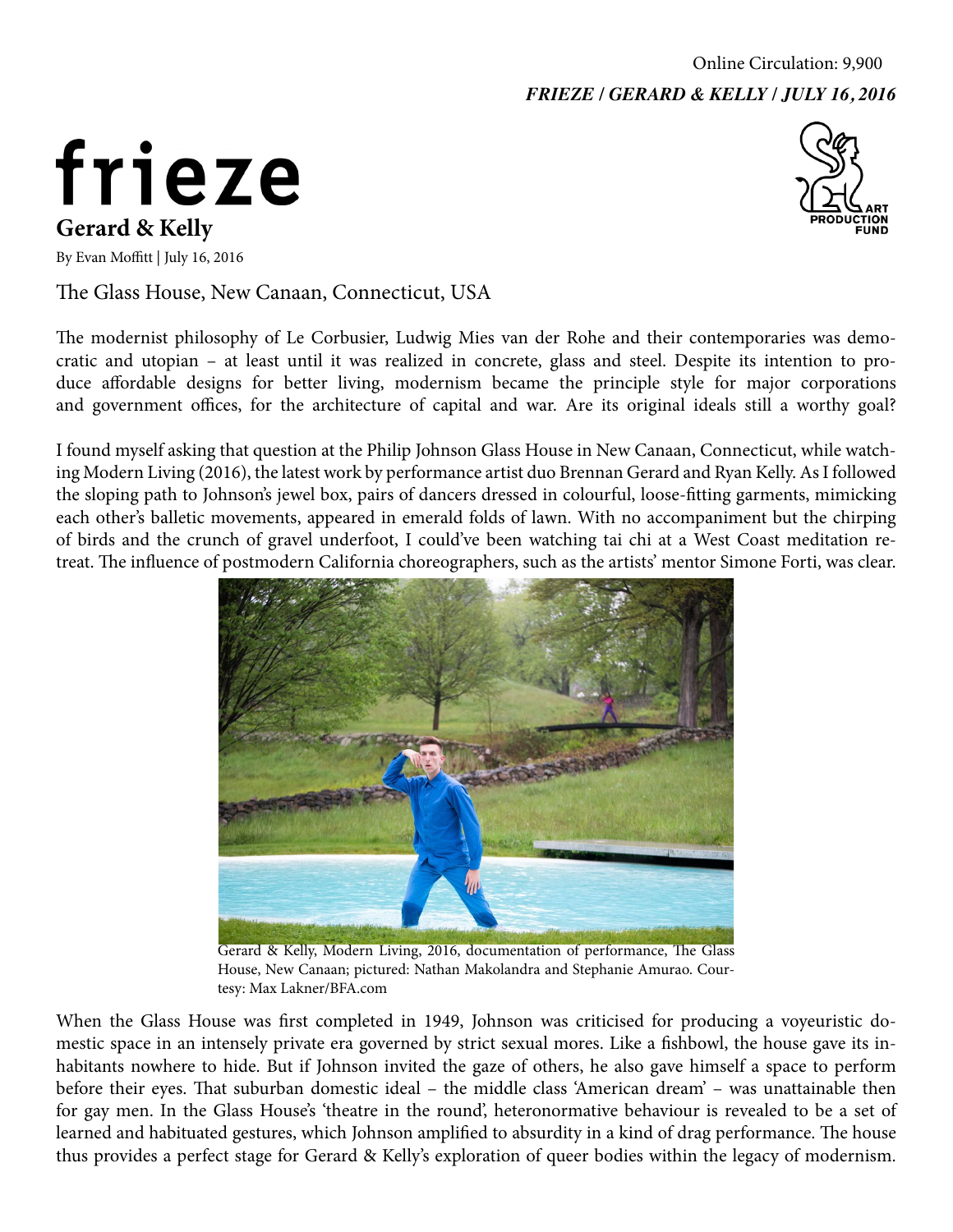Johnson was a camp appropriator, famous for inhabiting the styles of other architects and designers in exaggerated fashion. His Glass House refines the elements of Mies van der Rohe's Farnsworth House to extremity; his 1984 AT&T Building in Manhattan, with its oppressively weighty Chippendale roofline, merged the historical pastiche of postmodernism with 1980s corporate bombast, perversely turning a macho office building into a gigantic closet. As the primary space of queer life that lies at the dark heart of the home, the closet is not simply a rhetorical device but links (domestic) interiority with (public) appearance, personal secrets with dress and social behaviour. Structurally and materially, the Glass House embodies this paradox; fully transparent yet exceptionally private, the building gave Johnson and his partner, David Whitney, exactly what they could never have beyond the property – the freedom to be openly intimate without fear of assault.



Gerard & Kelly, Modern Living, 2016, documentation of performance, The Glass House, New Canaan; pictured: Morgan Lugo and Nathan Makolandra. Courtesy; The Glass House

As rain began to fall, the dancers entered the living room, where their movements grew less synchronized. Like human clocks, each performer announced the 'arrival' of an hour, their awkwardly staggered voices suggesting a gradual temporal slip. These were followed by brief personal memories associated with each hour: 'eleven' for some meant 'sweeping the floor'; for others, 'the taste of coffee' or 'holding him close'. As more bodies gathered in the house, their recitations thickened into a palimpsest which recalled that tender tribute to romantic disconnection, Félix González-Torres's Untitled (Perfect Lovers) (1991). Gerard & Kelly borrowed the move from their 2014 performance Timelining, but at the Glass House it took on new meaning: modern life cages bodies in the vicious clockwork of daily labour – a mathematical system that cares little for our subjective experiences of time. As dancers slowly merged and separated, the erotic magnetism of their movements left me somewhat melancholic, reminded of how difficult it can be to find real love when 'matches' are determined by dating-app algorithms.

With no score, Modern Living is organized around three maxims, which the dancers chant in unison at regular intervals throughout the 70-minute performance. The first ('clockwork, clockwork, relationships like clockwork') captures the quiet violence our daily routines inflict on those we love. The second ('the home is a mathematical equation'), recited by dancers seated at Johnson's dining table, is a paean to the stiff precision commonly associated with middle-class propriety. And the third ('the family is a system of regeneration') ascribes the sole purpose of procreation to the nuclear family, explicitly denying queer people its graces. This last axiom was spoken outside, as the dancers extended their arms rigidly out or up towards the sky and twirled together in dense clusters, like skyscrapers of human flesh.